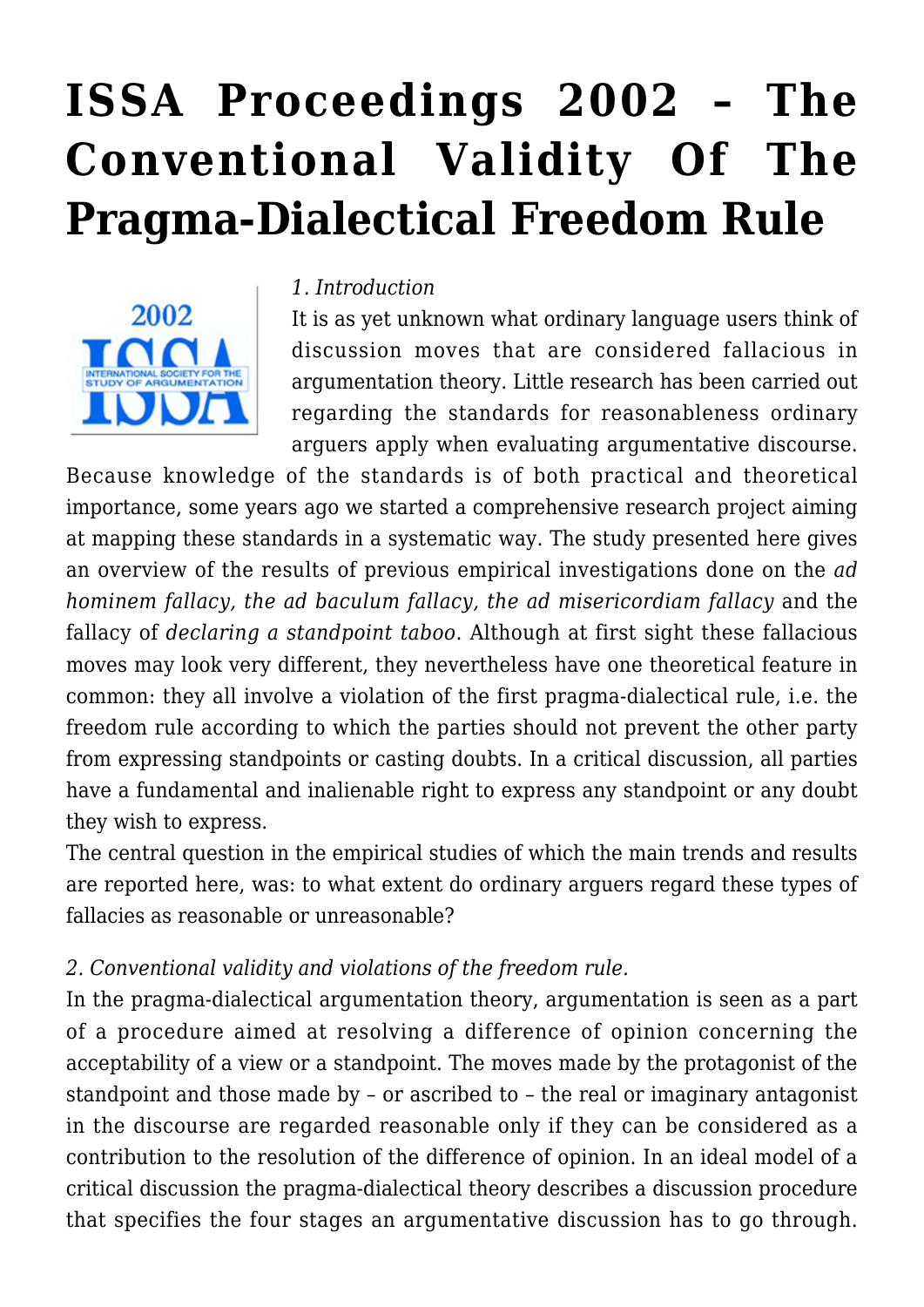There is a 'confrontation' stage in which a difference of opinion manifests itself. There is also an 'opening' stage, in which the procedural and material points of departure for a critical discussion about the standpoints at issue are established. In the 'argumentation' stage the standpoints are challenged and defended. And the critical discussion closes with a 'concluding' stage in which the results of the discussion are determined. In order to comply with the dialectical norms of reasonableness, in all four stages the speech acts performed in the discourse have to be in agreement with the rules for critical discussion. If they are not, then they may be considered fallacious.

The different rules for critical discussion derive their 'problem validity' from the fact that they are instrumental in resolving the difference of opinion. To resolve a difference of opinion, however, the rules must, besides being effective, also – at least to a certain extent – be acceptable to the parties involved in the difference: they should be intersubjectively approved or 'conventionally valid'. This criterion is central to the empirical studies done on the (un)reasonableness of the different types of fallacies covered by the pragma-dialectical freedom rule.

According to the rule for the confrontation stage (i.e. the freedom rule) the parties are not allowed to prevent each other from advancing standpoints or casting doubt on standpoints. Attacking the opponent personally by means of an ad hominem fallacy is one way to eliminate him as a serious discussion partner. Traditionally, three variants of the argumentum ad hominem are distinguished, and all these variants were investigated in our first study (Van Eemeren, Grootendorst, Meuffels & Verburg 1997; Van Eemeren, Meuffels & Verburg 2000): (a) an *abusive* variant, (b) a *circumstantial* variant, and (c) a *you too (tu quoque)* variant. In the abusive variant, a head-on personal attack, one party denigrates the other party's honesty, expertise, intelligence, or good faith, so that the other party loses its credibility. Here is an example taken from the material in our first study (henceforth: 'ad hominem-study'):

(abusive variant; direct attack)

A: I think a Ford simply drives better; it shoots across the road.

B: How would you know? You don't know the first thing about cars.

In the circumstantial variant, an attempt is made to undermine the opponent's credibility by pointing out special circumstances pertaining to the opponent or suggesting self-interest on the part of the opponent that make the opponent's arguments mere rationalizations. Here is an example, again taken from the material in the ad hominem-study: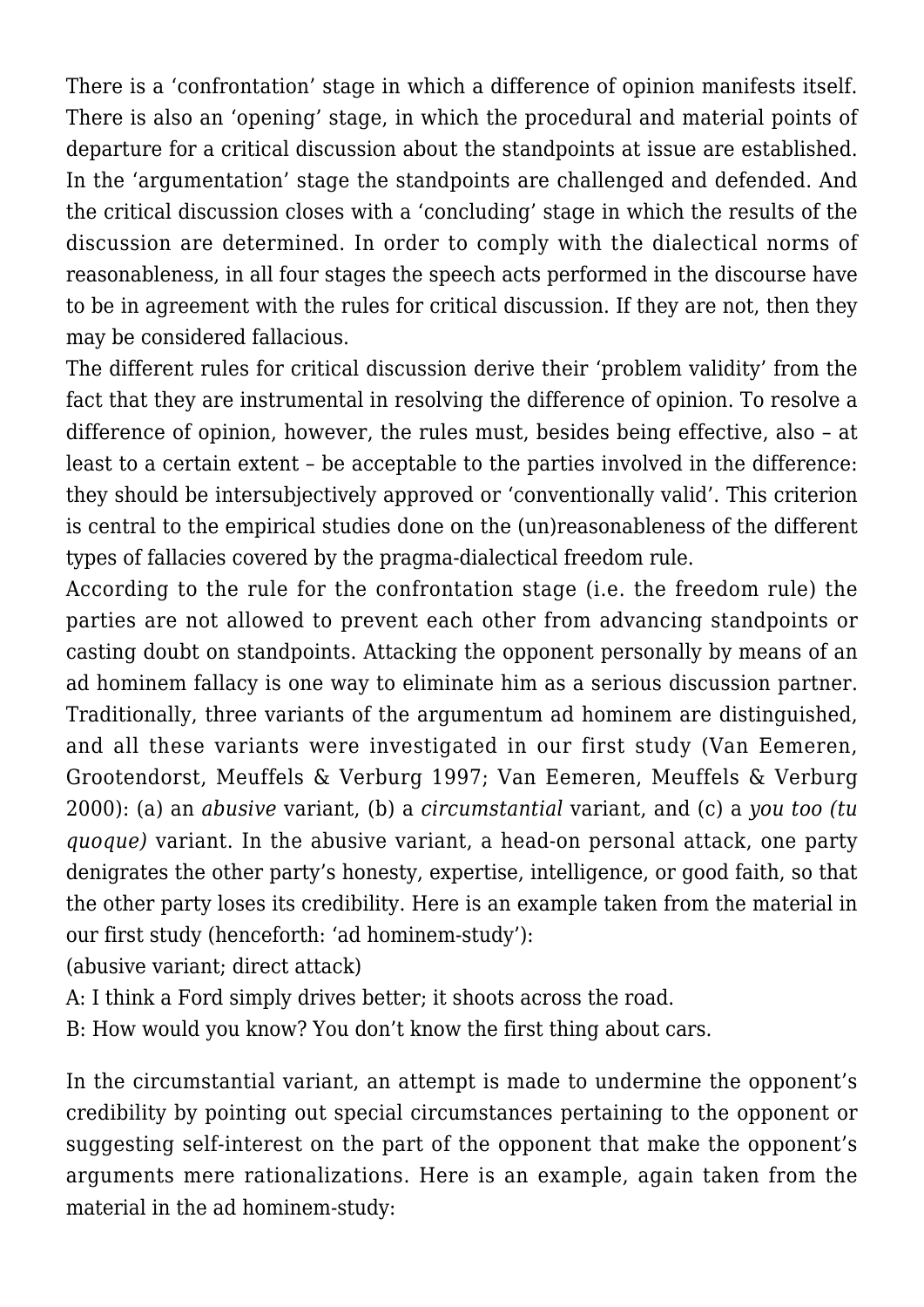(circumstantial variant; indirect attack)

A: In my view, the best company for improving the dikes is Stelcom Ltd; They are the only contractor in the Netherlands that can handle such an enormous job.

B: Do you really think that we shall believe you? Surely, it is no coincidence that you recommend this company: It is owned by your father-in-law.

The *tu quoque argumentum ad hominem* is directed at revealing an inconsistency in the positions that the opponent has adopted on various occasions. This may point to an inconsistency between the standpoint the opponent attacked or defended in the past, or a discrepancy between a standpoint verbally expressed by the opponent and other behavior on his part that is not in accordance with this standpoint. An example from our ad hominem-study:

(tu quoque variant; you too variant)

A: I believe the way in which you processed your data statistically is not entirely correct; you should have expressed the figures in percentages.

B: You're not being serious! Your own statistics are not up to the mark either.

In our second and third study (the so-called 'ad baculum-phys study' and the 'ad baculum-dir study'), *the argumentum ad baculum* (i.e.'the fallacy of the stick') was investigated: a threat aimed at preventing the other party at freely advancing a standpoint or casting doubt. The threat can be both physical and non-physical. The most extreme way of preventing the opponent from advancing a standpoint or putting forward doubt on a standpoint is to make it literally impossible for him to speak by means of brutal force. Here are two examples from the material participants were exposed to in our ad baculum-phys study (Van Eemeren, Grootendorst & Meuffels 1999; Van Eemeren, Garssen & Meuffels 2001). In this study the physical variants of the argumentum ad baculum (first example) were compared to and contrasted with non-physical variants (second example), i.e. variants in which the other party is 'only' threatened by depicting some nonphysical, undesirable consequences:

(physical variant of the ad baculum)

A: I think that the location in Amsterdam South is the best spot for the distribution of methadone; it is a quiet neighborhood with relatively few problems.

B: If you try to get that repulsive proposition passed, chances are you will have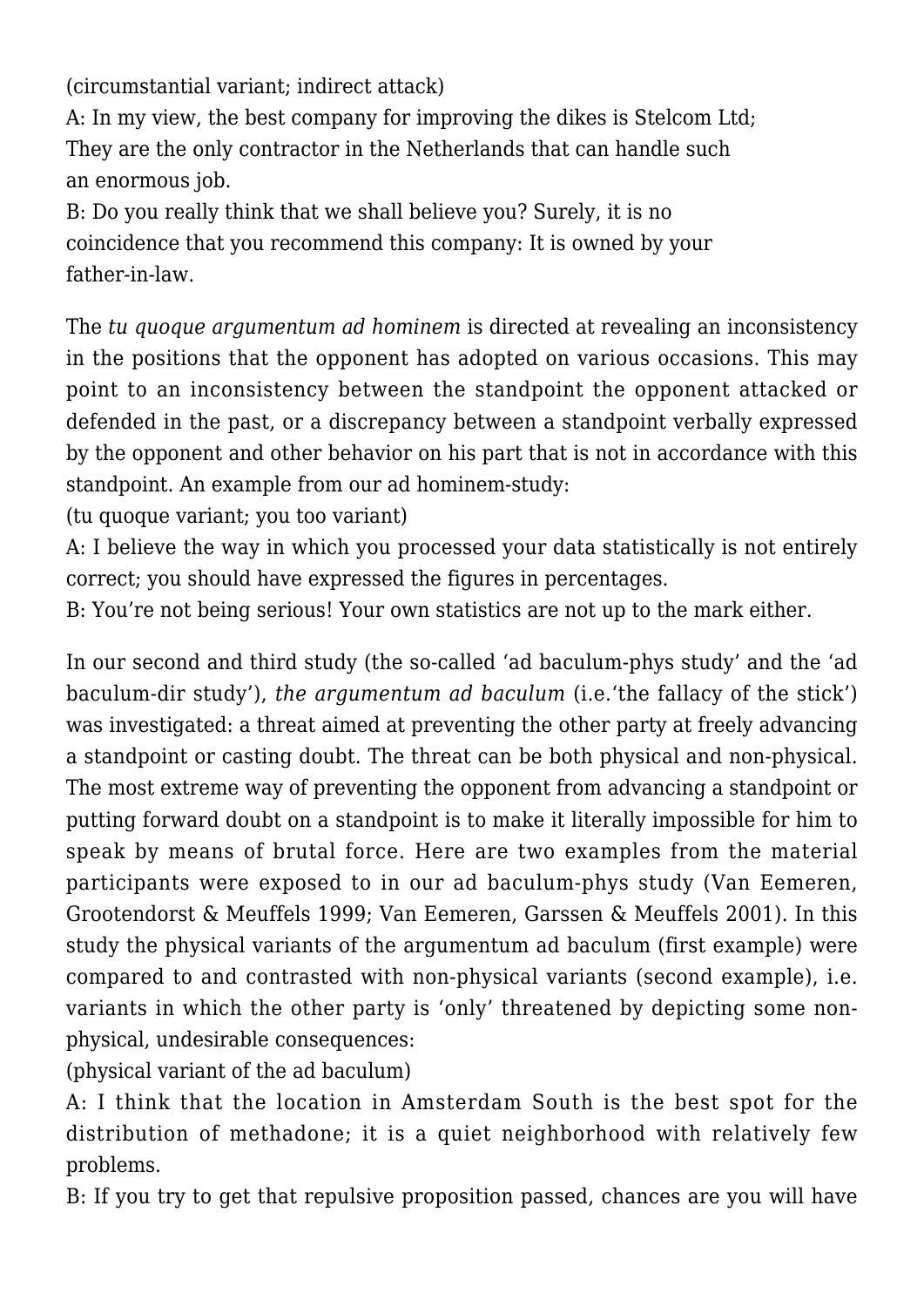false teeth in the near future, let that be clear!

(non-physical variant of the ad baculum)

A: I think it is better not to have joint property when we get married; if the company goes bankrupt, at least they can't take possession of everything we own. B: If you don't want to have joint property, that's fine with me, but as far as I am concerned we don't have to share our bedroom either.

In practice, ordinary arguers will presumably tend to use more subtle, indirect means for putting the other party under pressure. Indirect reference may be made to unpleasant consequences for the other party if the speaker does not get his way: "Of course you must make your own decision, but remember that we're one of your top clients." Or the speaker may emphatically deny any intention of putting on pressure: "I certainly wouldn't want you to be influenced by the fact that I happen to be chair of the committee that will be evaluating your work." This indirectness by which threats are sometimes put forward was the subject we focused on in our third empirical study on fallacies (henceforth: 'ad baculum-dir study'). In this study (Van Eemeren, Grootendorst & Meuffels 1999) we contrasted direct variants of the *argumentum ad baculum* with indirect ones.

Two examples, taken from the material (the first example pertains to the direct variant, the second one to the indirect variant):

(direct variant of the ad baculum)

A: Mom, I think you should watch your calories; you are growing too fat now.

B: Watch your words! Otherwise I'll smash you in the mouth.

(indirect variant of the ad baculum)

A: In my opinion women are bad drivers. Accident rates show this unambiguously. B: Of course you may say this, but bear in mind your own safety! I cannot keep all those furious driving feminists under control.

Another effective way of putting pressure on the other party is to play on his emotions: "How can you have given me such a low mark for my thesis? I've really worked on it night and day." Traditionally, this fallacious appeal to pity is called *argumentum ad misericordiam*. The (un)reasonableness of this fallacious discussion move was investigated in two independent studies (one a mere replication of the other; henceforth: 'ad misericordiam-I study' and 'ad misericordiam-II'). One example from these two studies (Van Eemeren, Garssen &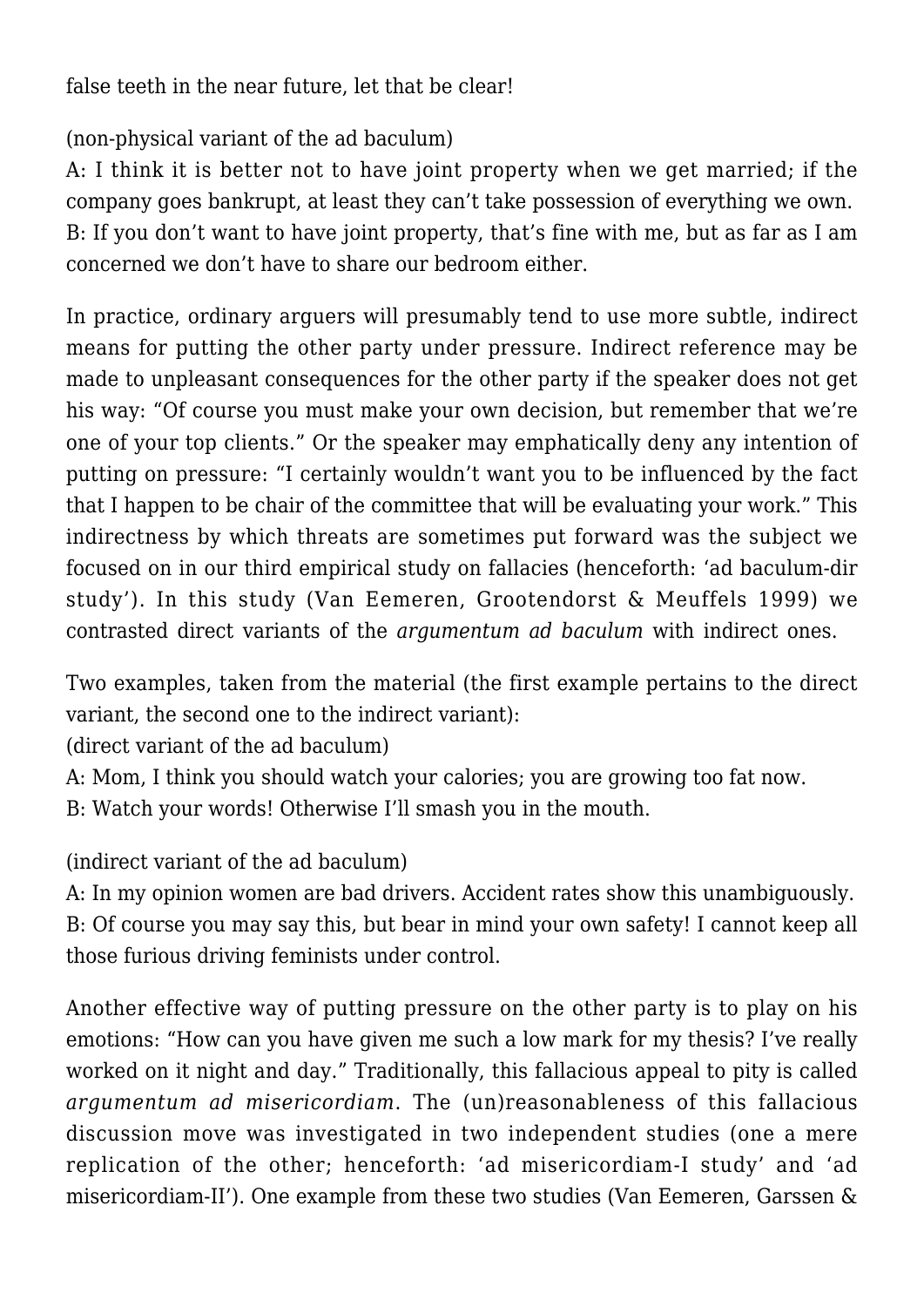Meuffels 2000a):

(argumentum ad misericordiam)

A: I don't think your graduation ceremony can take place; your research isn't any good.

B: You can't do that to me! I have already invited my whole family and all my friends.

In addition to personal attacks, threats and emotional blackmail and other ways of restricting a party's freedom of action, the freedom rule can also be violated by placing limits on the standpoints or doubts that may be expressed. One way of limiting expression of standpoints and doubts is to declare certain standpoints taboo: "Homosexuals in the army? I refuse to discuss such matters!" Conversely, particular standpoints can be declared sacrosanct ("I regard his authority beyond discussion."), so that the opponent is prohibited from casting doubt on them and they are rendered immune to criticism. This particular fallacy (i.e. the fallacy of declaring a standpoint taboo) was investigated in our sixth study (Van Eemeren, Garssen & Meuffels 2000b). Here is an example, taken from our material:

(Fallacy of declaring a standpoint taboo)

A: In my opinion, our university should pay more attention to research in which the

possibilities of the cloning of people are studied. If not, we will fall far behind recent scientific developments in the United States.

B: Shut up! For me, cloning of people is absolutely taboo.

It is fair to say that there is little consensus among argumentation theorists about the malicious character of the discussion moves discussed so far. Even the evidently dubious status of the 'argument of the stick' is disputed by some fallacy theorists. But looked at these discussion moves from a pragma-dialectical perspective, they are all without exception invalid moves because they all involve a violation of the freedom rule for critical discussion.

# 3. Judgments on fallacies and non-fallacies

Each respondent in the six experiments we carried out was exposed to 48 constructed discussion fragments. Each fragment consisted of an imaginary dialogue between two interlocutors (A and B), one of them (B) systematically violating the freedom rule in 36 fragments, resulting either in an argumentum ad hominem, or an argumentum ad baculum, or an argumentum ad misericordiam or a fallacy of declaring a standpoint taboo (for examples of these dialogues, see the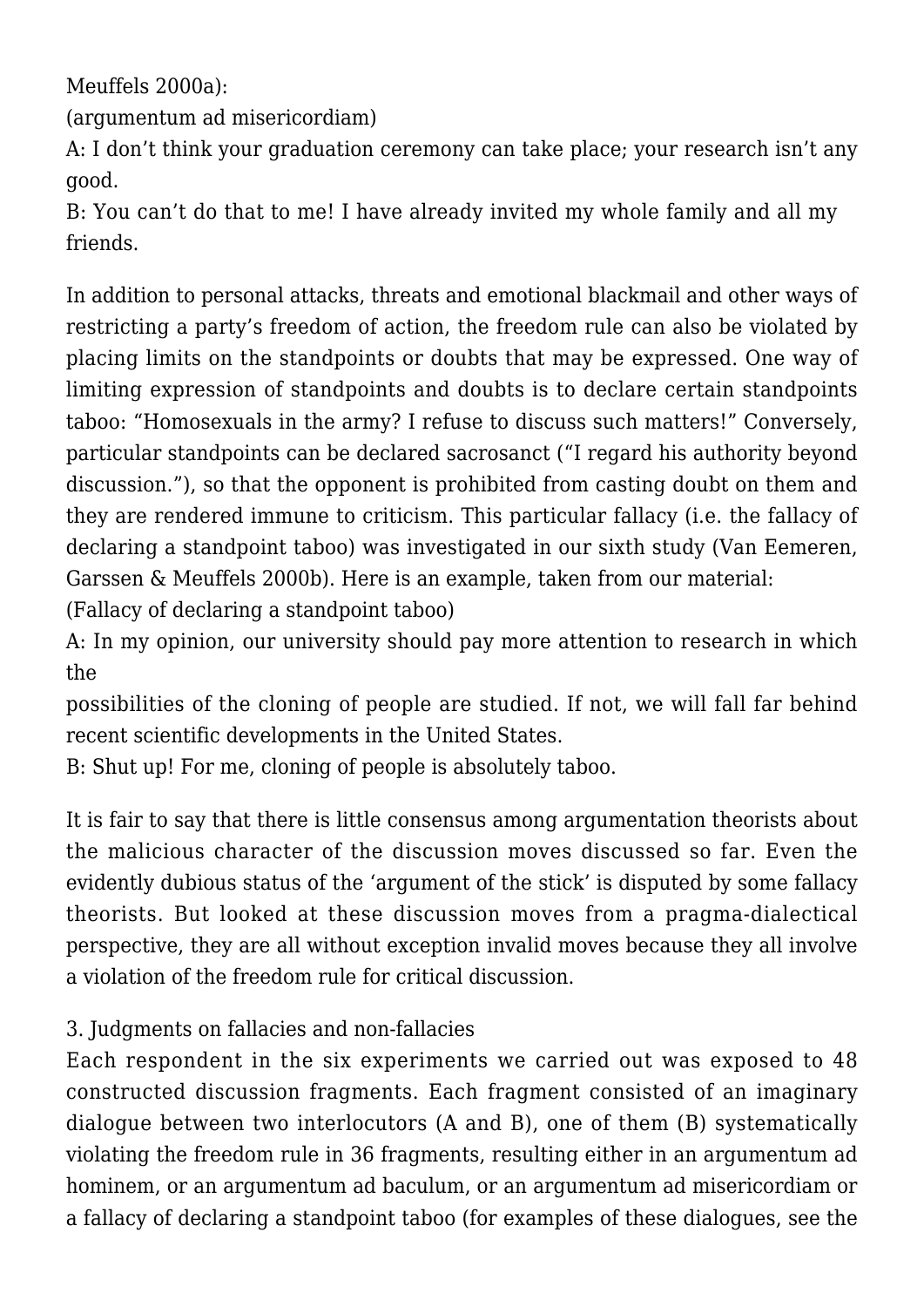previous section). For base line and comparison purposes, in each of the six studies 12 discussion fragments were included in which no violation of the confrontation rule was committed. An example of a fragment of this last kind:

A: I believe my scientific integrity to be impeccable; my research has always been honest and sound.

B: Do you really want us to believe you? You have already been caught twice tampering with your research results.

Note that this last fragment (with no violation of the freedom rule) is constructed in accordance with the same fixed pattern that is used for the construction of the fallacious examples, and that B's response (in this specific case) is also marked by an ad hominem indicator (such as "Are you out of your mind?") to make sure that the fallacious and non-fallacious dialogues looked as much alike as possible. The respondents were asked to judge the (un)reasonableness of B's reaction, the antagonist. They could indicate their judgment on a 7-point scale (varying from 1=very unreasonable, to 7=very reasonable). The written instruction given to the respondents stated that people can have different opinions on the question of what is allowed or reasonable in a discussion. The notion of reasonableness was not specified any further.

|                     |    | Table 1 Means of reasonableness scores for discussion moves involving or not<br>involving a violation of the freedom rule (between brackets: standard deviation) for<br>each study (1=very unreasonable; 7=very reasonable) n= number of participants. |                                     |
|---------------------|----|--------------------------------------------------------------------------------------------------------------------------------------------------------------------------------------------------------------------------------------------------------|-------------------------------------|
| Type of study       | n  | violation<br>of the freedom rule                                                                                                                                                                                                                       | no violation<br>of the freedom rule |
| ad hominem          | 92 | 3.75(46)                                                                                                                                                                                                                                               | 5.29(64)                            |
| ad baculum-fys      | 35 | 3.35(46)                                                                                                                                                                                                                                               | $5.64$ $(.39)$                      |
| ad baculum-dir      | 35 | 3.27(48)                                                                                                                                                                                                                                               | 5.41 (.62)                          |
| ad misericordiam-l  | 21 | 3.86 (.53)                                                                                                                                                                                                                                             | 5.06(.42)                           |
| ad misericordiam-II | 57 | 3.51 (.51)                                                                                                                                                                                                                                             | 5.20(41)                            |
| declaring taboo     | 52 | 3.33 (.45)                                                                                                                                                                                                                                             | 5.14(47)                            |

The main question is whether the respondents (Dutch pupils with 4 or 5 years of secondary (i.e. high school) education or pre-university (i.e. grammar school) education, most of them 17 years old) make a distinction between discussion moves that, according to pragmadialectical standards, involve a fallacy and those that are not fallacious. In *Table 1*, the mean for the 36 fallacious moves is

contrasted with that of the 12 non-fallacious moves, abstracting from the specific type of fallacy in each of the six studies (see next section), and abstracting from the type of discussion (see section 5).

In each of the six studies the same pattern is found: fallacies are considered less reasonable discussion moves than non-fallacies**(i)**.

The respondents in each study regard the discussion fragments with a violation of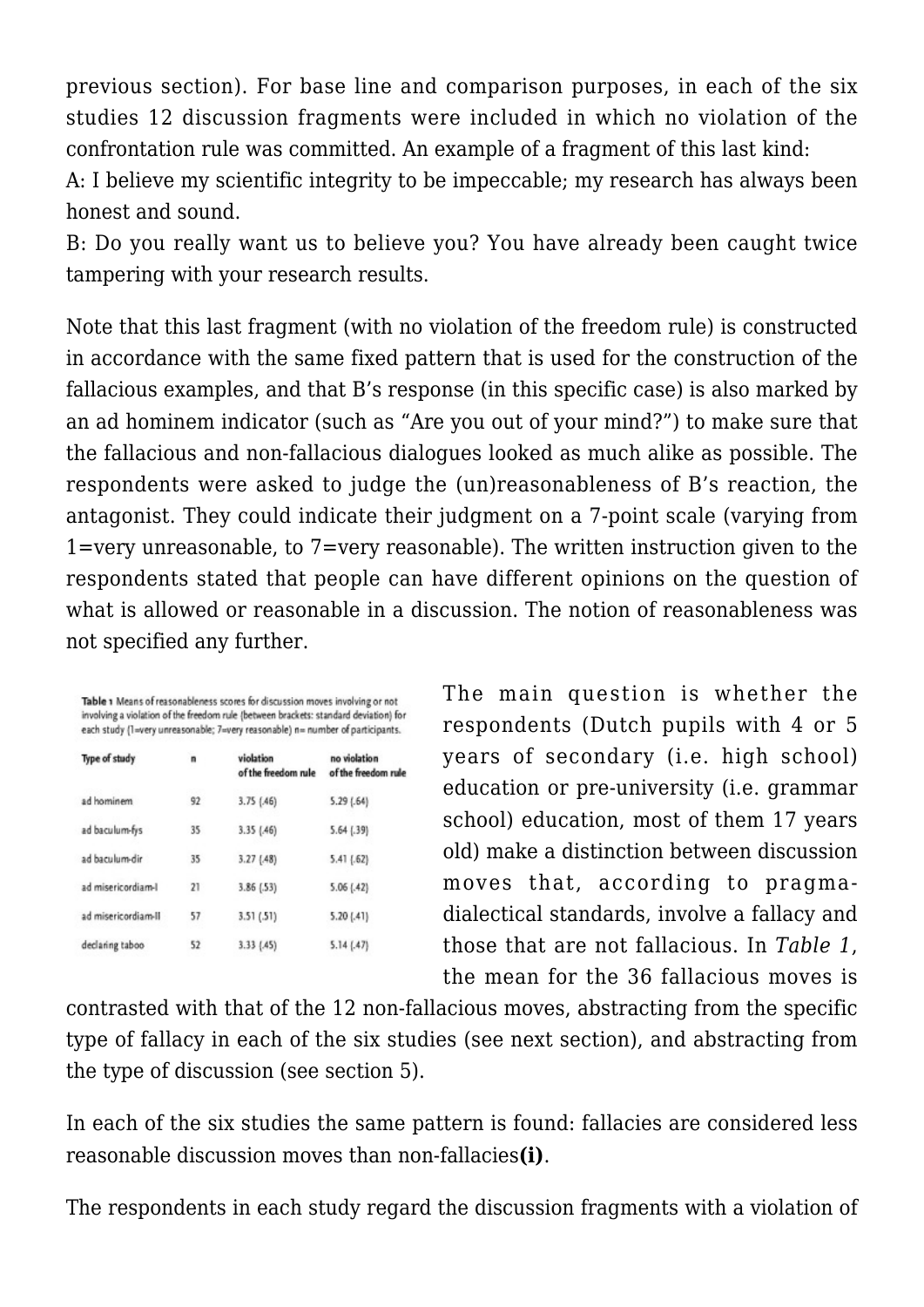the freedom rule also in an absolute sense unreasonable while the fragments with no violation were regarded as reasonable. For example, in the ad hominem-study the mean reasonableness score for the dialogues with fallacies is 3.75 ('fairly unreasonable'), the mean for dialogues without fallacies is 5.29 ('fairly reasonable'). Assuming for the moment that alternative explanations are ruled out, the data in table 1 provide strong support for the conventional validity of the freedom rule.

#### *4. Judgments on different types of fallacies*

Another variable of interest is the type of freedom rule violation. Do the respondents differentiate between the different kinds of freedom rule fallacies? For example, in the first study (Van Eemeren, Meuffels & Verburg, 2000) it was predicted that ordinary arguers would judge the abusive variant of the argumentum ad hominem the least reasonable, the circumstantial variant more

| fallacies, with (between brackets) the corresponding degrees of freedom;           |             |       |       |                     |         |                                          |        |
|------------------------------------------------------------------------------------|-------------|-------|-------|---------------------|---------|------------------------------------------|--------|
| ES=effect size, associated with F; F1=first a posteriori Helment contrast between  |             |       |       |                     |         |                                          |        |
| the first type of fallacy versus the second and third type; F2: second a postmiori |             |       |       |                     |         |                                          |        |
| Helmert contrast between the second and third type of fallacy).                    |             |       |       |                     |         |                                          |        |
| Type of study                                                                      |             |       |       |                     | ES.     | ħ                                        | F2     |
| ad hominers                                                                        | dir.        | ind.  | ts c. |                     |         |                                          |        |
|                                                                                    | $2 - 91$    | 3.89  | 4.45  | 35.227              |         | $.16$ $43.33^{1}$ $6.42^{2}$             |        |
|                                                                                    | [64]        | (57)  | 1,601 | (2, 33)             |         |                                          |        |
| ad baculum-fys                                                                     | buc.        | dit   | ts c. |                     |         |                                          |        |
|                                                                                    | 2.48        | 3.03  | 4.56  |                     |         | 22.17 <sup>1</sup> 27 21.89 <sup>1</sup> | 22.231 |
|                                                                                    | [152]       | (71)  | [.67] | (2,41)              |         |                                          |        |
| ad baculum dir.                                                                    | bac.        | dir.  | ts c. |                     |         |                                          |        |
|                                                                                    | 279         | 2.90  | 4.12  | 6.677               | .11     | 5.862                                    | 10.897 |
|                                                                                    | [.60]       | (56)  | [.69] | (2, 32)             |         |                                          |        |
| ad misericardian-1                                                                 | dir.        | mit.  | ts c. |                     |         |                                          |        |
|                                                                                    | 3.15        | 3.88  | 456   | 8.077               | $.12 -$ | 12.297                                   | 3.725  |
|                                                                                    | <b>LBDI</b> | 178   | 1.701 | (2,53)              |         |                                          |        |
| ad misericord am-II                                                                | dr          | rtit. | tu c. |                     |         |                                          |        |
|                                                                                    | 2.93        | 3.32  | 4.29  | $8.88$ <sup>T</sup> |         | $.11$ 9.25 <sup>1</sup>                  | 8.53   |
|                                                                                    | 1.731       | (72)  | [553] | (2,34)              |         |                                          |        |
| declaring taboo                                                                    | tab.        | dίε   | ts c. |                     |         |                                          |        |
|                                                                                    | 270         | 2.83  | 4.37  |                     |         | 33.13 <sup>1</sup> 28 13.30 <sup>1</sup> | 36.07  |
|                                                                                    | [.66]       | 457   | [166] | (2, 41)             |         |                                          |        |

Table 2: Means of reasonableness scores for different types of freedom rule violation, per study (F=overall test of the differences between the three types of fallacies, with (between brackets) the corresponding degrees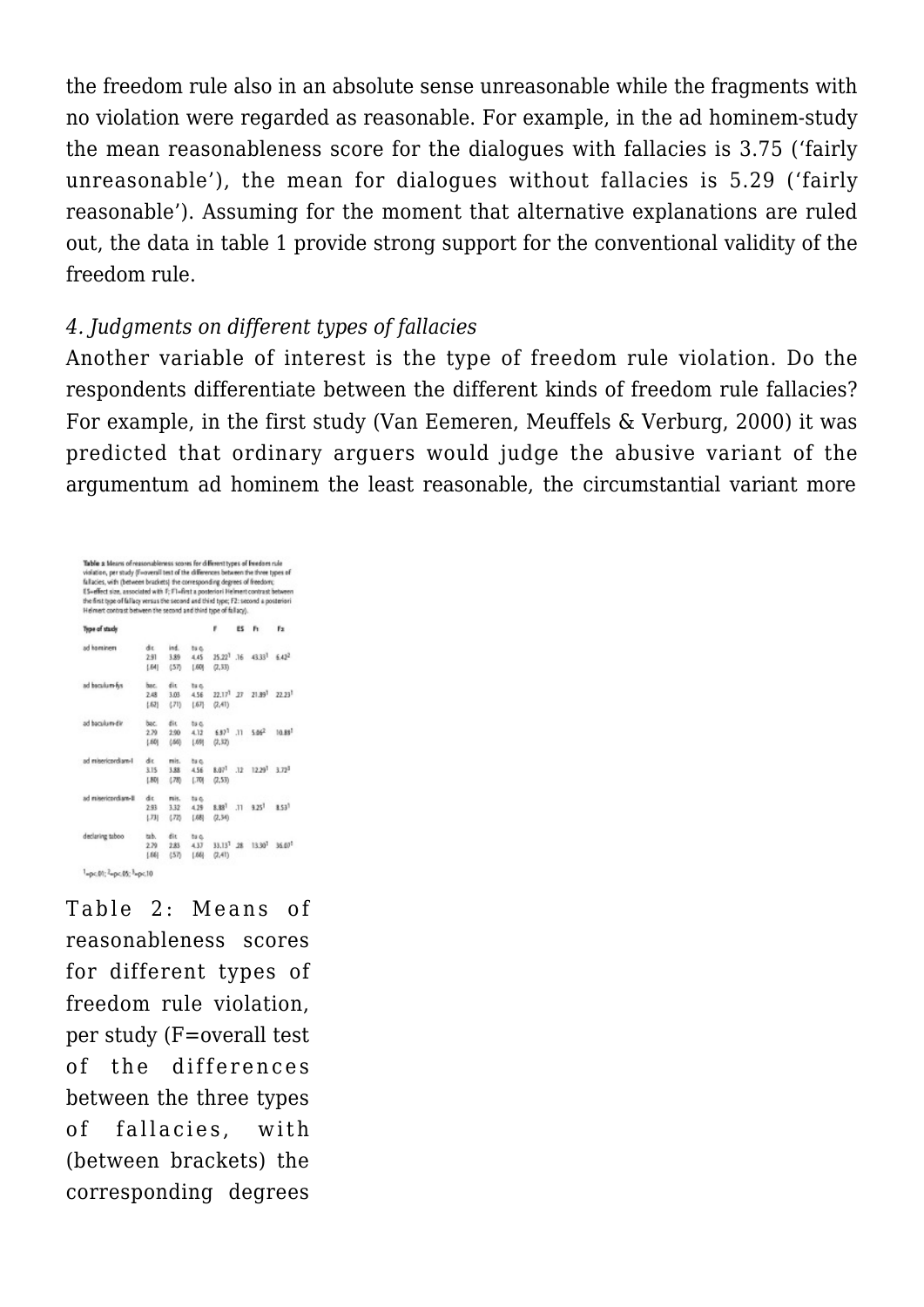of freedom; ES=effect size, associated with F; F1=first a posteriori Helmert contrast between the first type of fallacy versus the second and third type; F2: second a posteriori Helmert contrast between the second and third type of fallacy).

reasonable and the tu quoque the most reasonable. This prediction could be confirmed (see Table 2).

For reasons of comparison and generalization the two variants with the largest contrast in our first investigation (i.e. the direct attack versus the tu quoque in the ad hominem-study) were again included in the five subsequent studies. Replicating such an effect employing different arguments on different topics is an important precondition before valid conclusions about message and argumentation effects can be drawn. Thus, in each of the six experiments three types of fallacies were investigated, each type represented by 12 discussion fragments; two of these involved always the same type of violation of the freedom rule. However, in each of the six studies the instrumental instantiations of these two types were different.

Looking at the direct attack and the tu quoque in the six studies we see that the direct attack situation is invariably considered as less reasonable than the tu quoque**(ii)**. The consistency of this pattern provides support for the external validity of the results.

From table 2 a rank ordering can be inferred regarding the unreasonableness of different types of freedom rule violations. That ordering is, at least to a certain extent, intuitively plausible: the physical variant of the ad baculum is considered by far the most unreasonable discussion move, next the direct variant of this fallacy, then the direct attack and the fallacy of declaring a standpoint taboo, and subsequently the indirect attack, the argumentum ad misericordiam and the tu quoque. That in general the 'you too' fallacy is considered as a reasonable move is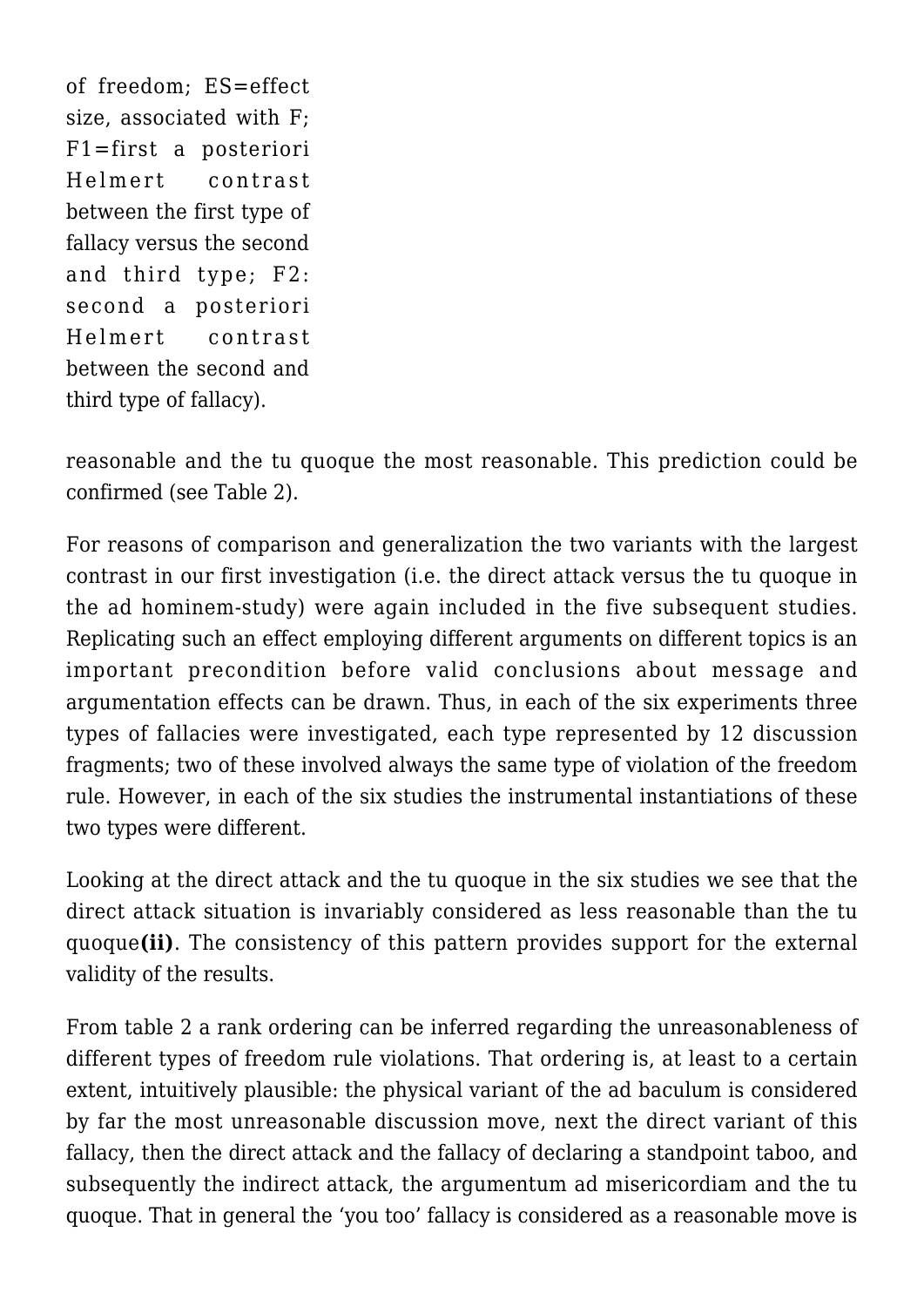conceivable, assuming that in some discussion contexts this fallacy has at least the appearance of being reasonable: Serious participants in a conversation may be expected to show a certain amount of consistency between their (past and present) words and deeds. At least that is what our respondents thought. However, from a critical discussion perspective this is still a fallacy, even in an informal setting.

From the results in table 2 it cannot be inferred, however, that the tu quoque fallacy is judged reasonable under all circumstances. We didn't present the fallacious and non-fallacious discussion moves in isolation, but in the context of dialogues that were part of a discussion (see the next section). We presented the dialogues in three types of discussion: a scientific, a political, and a domestic discussion. In a scientific discussion, i.e. that type of discussion that exemplifies the type of exchange of ideas that, generally speaking, resembles the ideal of a critical discussion most closely, the tu quoque fallacy was invariably considered as an unreasonable discussion move (in the six studies the means for this particular fallacy were respectively 3.66 (.86), 3.78 (.97), 3.22 (.83), 3.62 (1.04), 3.71 (1.01), and 3.77 (.91)).

# *5. Politeness as an alternative explanation*

Judgments concerning the reasonableness of discussion moves are, in the ordinary course of events, not made *in abstracto*. That is why we didn't present the fallacious or non-fallacious moves in isolation but in the context of dialogues that are part of a discussion. Moreover, in doing so we hoped to disentangle the effects of rule violations and the effects of politeness. Because the fallacies covered by the freedom rule, like ad hominem attacks or ad baculum threats, are not only unreasonable in an argumentative sense but are also very impolite there is always a chance that the respondents base their judgments on the politeness value of the fallacious discussion moves. The data in table 1 and 2 are in perfect agreement with this counterhypothesis: for example, the respondents judged the abusive ad hominem attack (which is the most impolite variant of the three ad hominem attacks) as the least unreasonable move, whereas they invariably judged the least impolite attack (tu quoque) as the most reasonable.

Nonetheless, two objections can be made against this criticism. First, the nonfallacious arguments were also quite impolite. Remember that not only fallacious but also sound arguments were accompanied by (for example) ad hominem indicators such as "Are you out of your mind". These indicators are normally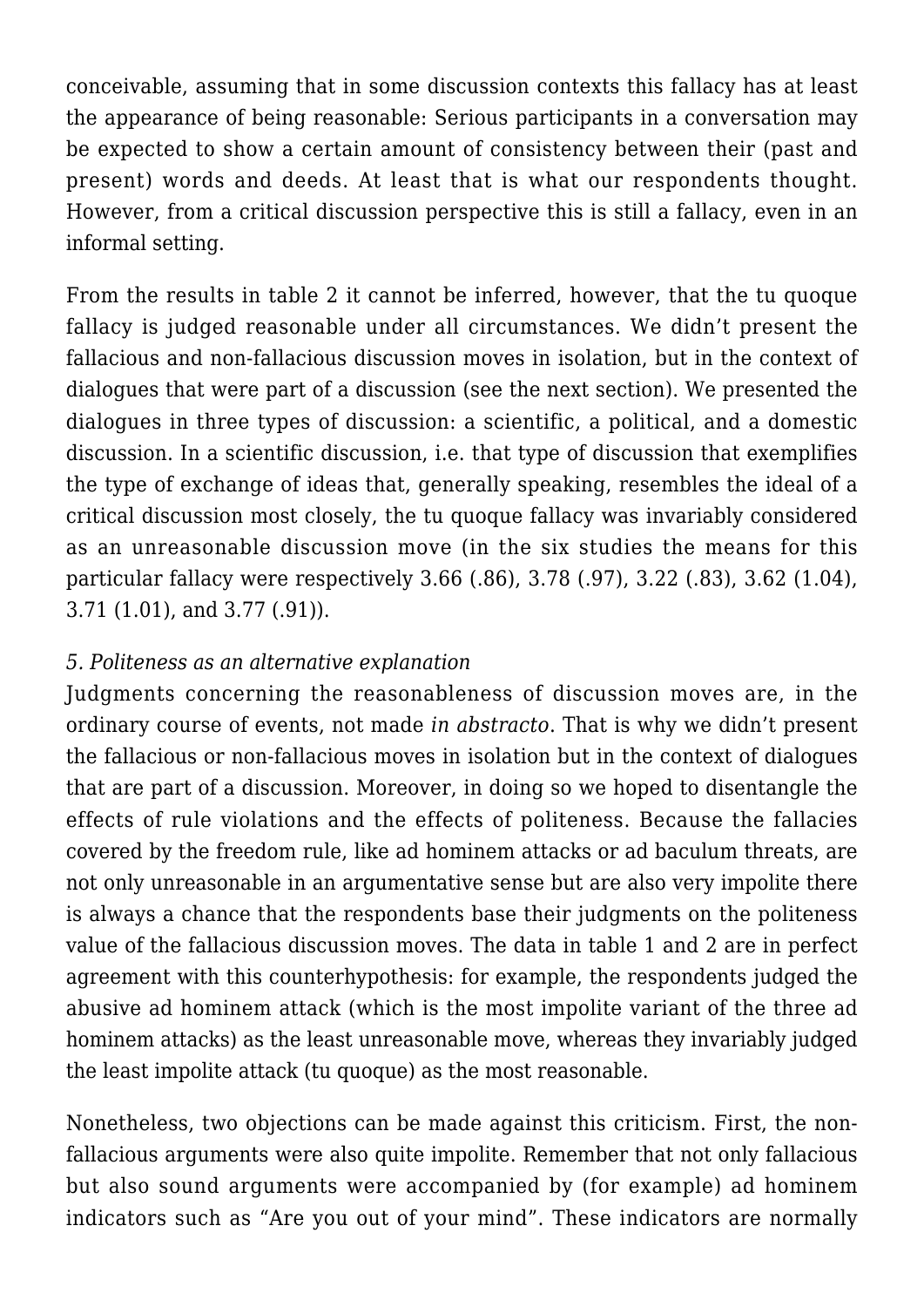taken to be very impolite forms of expression, which often create a sphere of hostility between the interlocutors. Second, in order to get a grip on this alternative explanation, we represented three types of discussion in each of the six studies: a scientific, a political, and a domestic discussion. In the instruction to the respondents, it was made clear that these three discussion types differ in two important ways:

a. the extent to which they approach the ideal of a critical discussion and

b. the extent to which they reflect a formal situation. A scientific discussion exemplifies the type of exchange of ideas that, generally speaking, resembles the ideal of a critical discussion (De Groot 1984).

Table 3 Means of reasonableness scores for fallacious discussion moves in the<br>three types of discussion domains (D-domestic domain; P-political domain; S=scientific domain), per study (F1=first a priori Helmert contrast between D and P; F2-second a priori Helmert contrast between 5 versus D and P).

| Type of study        | D     | p     | s     | F۱                | F2                |
|----------------------|-------|-------|-------|-------------------|-------------------|
| ad hominem           | 4.09  | 3.94  | 3.22  | 3.42 <sup>3</sup> | 43.33             |
|                      | (.62) | (.66) | (61)  | (1,35)            | (1, 35)           |
| ad baculum-fys       | 3.55  | 3.62  | 2.89  | 0.05''            | 6.69 <sup>2</sup> |
|                      | (.68) | (50)  | (56)  | (1,34)            | (1,34)            |
| ad baculum-dir       | 3.55  | 3.44  | 2.82  | 0.06''            | $4.37^{2}$        |
|                      | (.83) | (J0)  | (57)  | (1,33)            | (1, 33)           |
| ad misericordiam-l   | 4.07  | 4.09  | 3.42  | $0.01*$           | 5.62 <sup>2</sup> |
|                      | (.62) | (.60) | (74)  | (1, 41)           | (1, 41)           |
| ad misericordiam-III | 3.85  | 3.62  | 3.08  | 0.50''            | $5.42^{2}$        |
|                      | (.60) | (58)  | (73)  | (1,32)            | (1,32)            |
| declaring taboo      | 3.45  | 3.43  | 3.11  | 0.01''            | 2.434             |
|                      | (.57) | (52)  | (.61) | (1,34)            | (1,34)            |

Table 3: Means of reasonableness scores for fallacious discussion moves in the three types of discussion domains (D=domestic domain; P=political domain; S=scientific domain), per study (F1=first a priori Helmert contrast between D and P; F2=second a priori Helmert contrast between S versus D and P)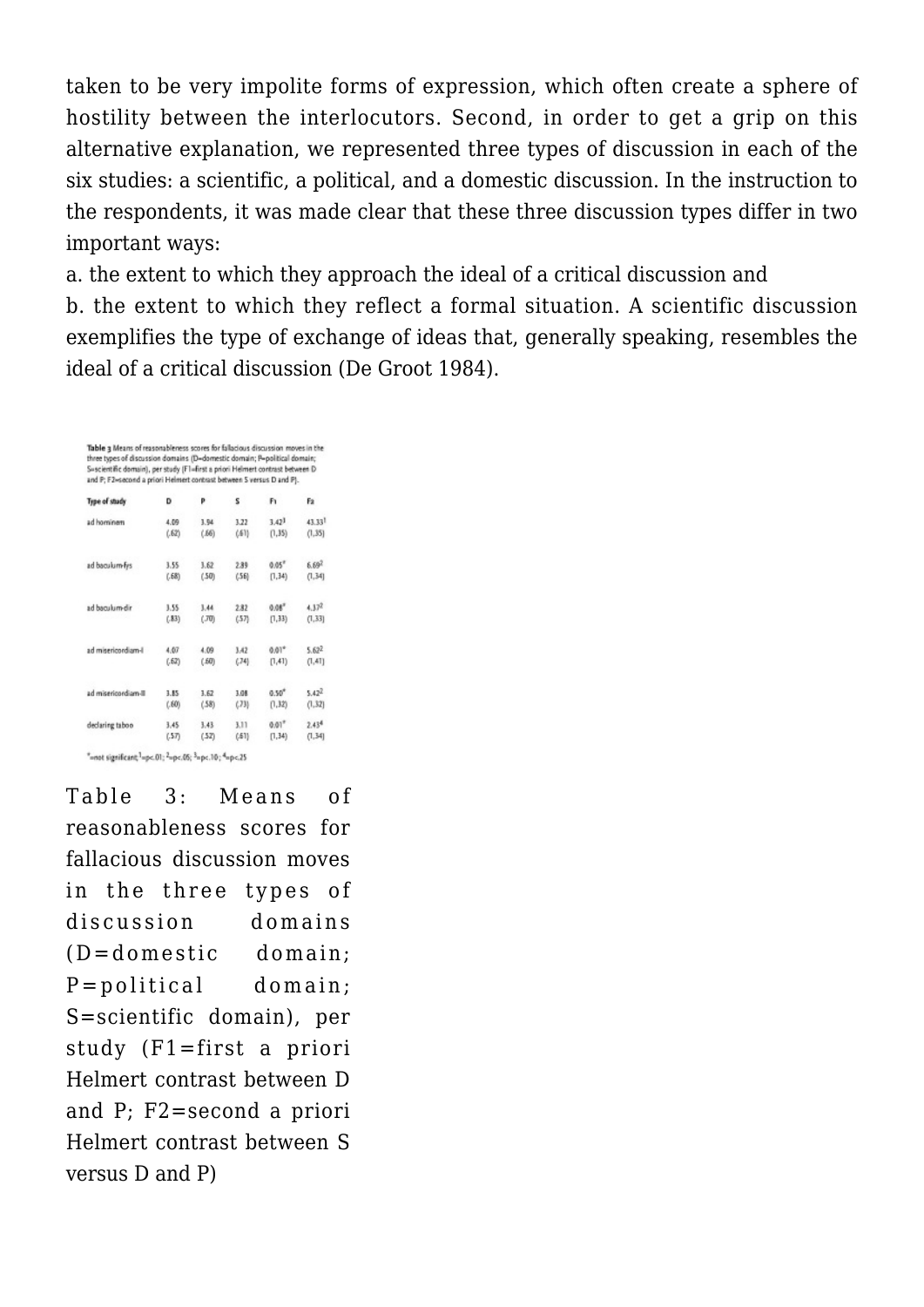The other two discussion types are taken to be specimens of exchanges that in practice are further removed from the ideal of a critical discussion. Furthermore, the scientific and political types are formal; were the domestic type is informal (the example of a direct attack (see section 2) is an example of a discussion fragment in the domestic domain, the example of the indirect attack pertains to the political domain, and the example of the tu quoque to the scientific domain). If the respondents would react primarily to the politeness value of the items there would be no difference between de reasonableness scores pertaining to the political and the scientific domain. However, assuming that the respondents react primarily to the argumentational (in)adequacy (and not the impoliteness of the discussion moves), one can predict that the respondents will regard fallacies in a scientific discussion less reasonable than in the other two, less-critical discussion contexts. The results in table 3, indicating that the respondents are discriminating between the reasonableness of arguments in the scientific domain and the other two settings (between which no differences are found), are clearly favoring the second prediction. The results seem to indicate that the respondents are predominantly sensitive to and reacting to the quality (or lack thereof) of the argumentation.

To substantiate this last idea, an altered replication of the ad hominem study was carried out in which 24 respondents of the same age and educational background as those in the original research not only had to judge and rate the (un)reasonableness of the discussion moves but also had to justify their answers in some cases. Because of the more limited testing time, only half of the items of the original test (24) were presented (each of the nine combinations was represented by two, instead of four, items for each discussion type, plus two fragments in which no rule violation occurred). With regard to 12 of these 24 items the respondents had to explain in writing why they judged the reaction of the antagonist B as reasonable or unreasonable. The quantitative results were strikingly similar as our earlier results, even with this considerably smaller sample and fewer items**(iii)**.

The 288 answers of the respondents were coded in 7 categories (this coding system was developed on the basis of the answers of 10 other respondents in oral interviews). Of these 288 answers, only 170 could be interpreted: In 16 cases no answer was given at all; in 102 cases, the answer could not be classified in one of the five content-oriented categories. This was, for example, the case with answers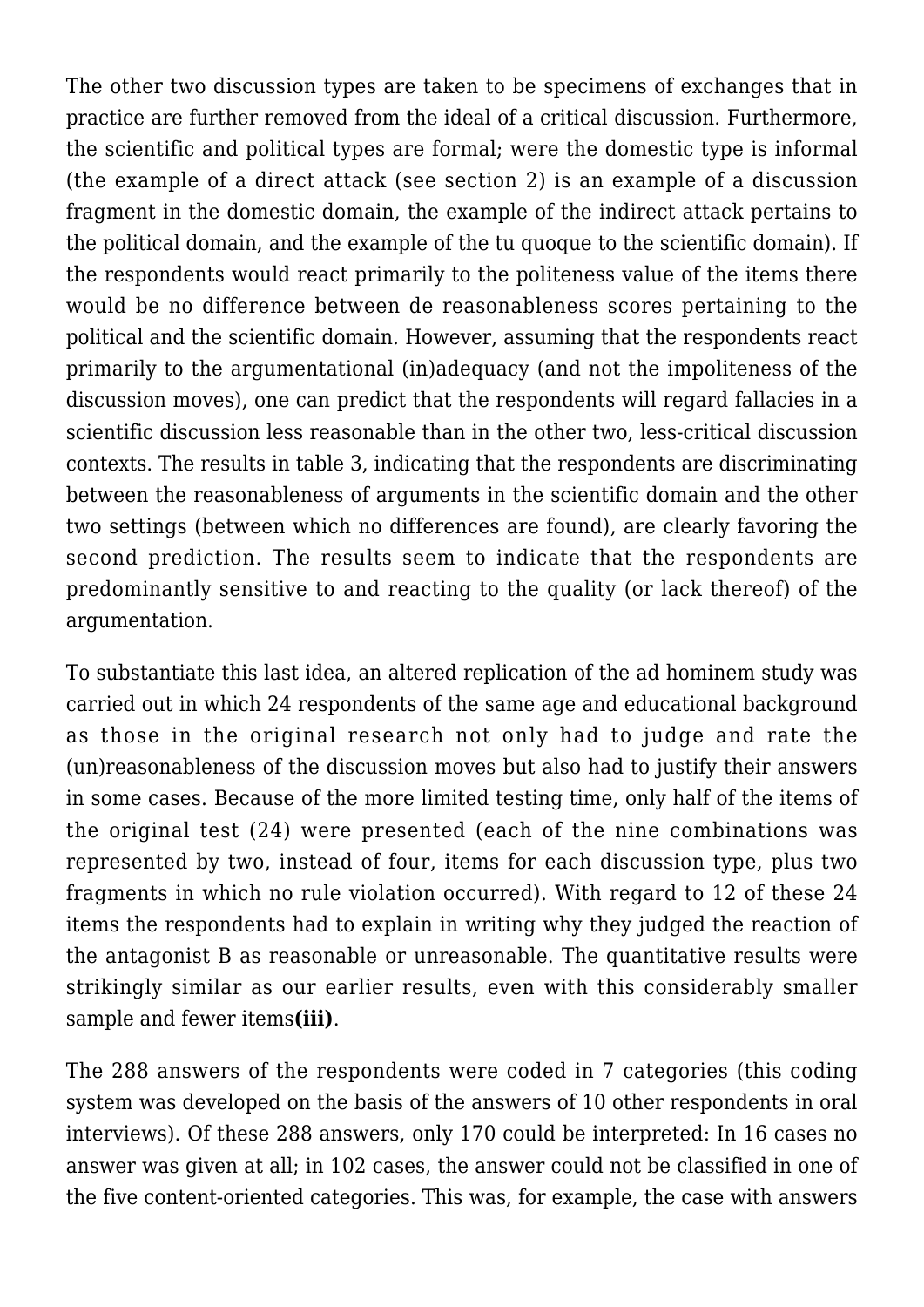such as "I have the strong feeling something is wrong but just can't say why." 66 answers could be classified as "rule violations" ("B's reaction is unreasonable because he is not reacting to A's standpoint at all; he is only pointing at personal interests of A"), 64 answers belonged to the category "lack of relevance" ("B's reaction is unreasonable because it is not relevant"), 19 to the category "politeness" ("B's reaction is unreasonable because he could have said it in a more polite way"), 17 to the category "bad argument" ("It's unreasonable because B's reaction is a bad argument"), and the remaining 4 answers could be classified in more than one category.

Clearly, the majority (86%) of the responses that could be interpreted could be linked to the quality of the argumentation. Only a small part (11%) could be attributed to the lack of politeness of a discussion move. These results suggest that, at least in the ad hominem study, the respondents reacted primarily to the argumentative value of the arguments, not so much to their politeness value.

# *6. The type of proposition expressed in the standpoint as an alternative explanation*

The differences in reasonableness between the three discussion types in Table 3 can be attributed to differences in the type of proposition expressed in the standpoints in each of the three discussion domains. Three main types of proposition can be distinguished: descriptive, evaluative, and inciting propositions. Descriptive propositions describe facts or events (" The euro rate is still falling"), evaluative propositions express an assessment of facts or events ("The formerly President Clinton is an underestimated statesman"), and inciting propositions call on to prevent a particular event or course of action ("The policy of apartheid must be combated with all possible means").

| Table 4 Distribution of the number of discussion fragments according to the<br>type of proposition expressed in the standpoint, in each discussion domain. |                 |           |            |  |  |  |
|------------------------------------------------------------------------------------------------------------------------------------------------------------|-----------------|-----------|------------|--|--|--|
| Type of proposition                                                                                                                                        | <b>Domestic</b> | Political | Scientific |  |  |  |
| Inciting                                                                                                                                                   | 11              | б         |            |  |  |  |
| Evaluative                                                                                                                                                 | 3               | 8         | 2          |  |  |  |
| Descriptive                                                                                                                                                | 2               | 2         | 12         |  |  |  |

Table 4: Distribution of the number of discussion fragments according to the type of proposition expressed in the standpoint, in each discussion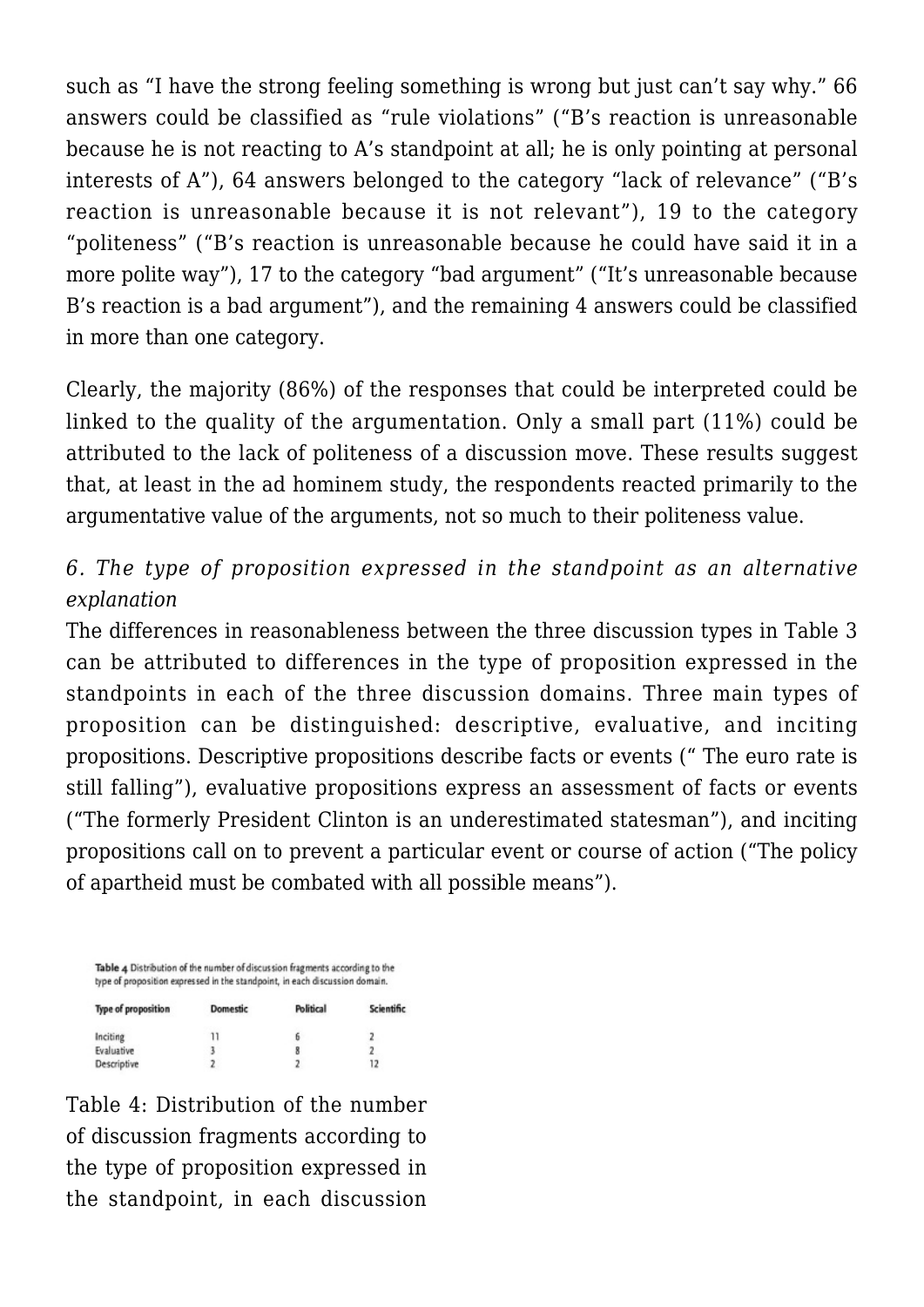#### domain

It is conceivable that ordinary arguers consider fallacious moves implying an attack on descriptive propositions as less reasonable than attacks on evaluative or inciting propositions: after all, facts are facts. On the basis of a post hoc analysis of the dialogues in the original ad hominem study it became clear that this variable, i.e. the type of proposition expressed in the standpoint, unwittingly covaries with the type of discussion (see Table 4).

A new study with 72 discussion fragments was designed to rule out this alternative explanation. Each of the three types of ad hominem attacks was represented by 6 dialogues in each of the three discussion domains: in two of them the protagonist advanced a standpoint with a descriptive proposition, in two of them a standpoint with an evaluative proposition, and in two of them a standpoint with an inciting proposition. The effect of this crossing is independence of these two types of variables.

A group of 75 respondents was randomly split in two. Half of them (group I: n=38) had to rate the dialogues in the domestic and political domain, the other half (group II: n=37) had to judge the dialogues in the scientific domain and in the political domain. Both groups were exposed to the same dialogues in the political domain. No differences were found between these two groups in their judgment of the reasonableness of the dialogues in the political domain (group I: 3.91 (.55); group II 3.95 (.57). Further, the results were in agreement with those found in the original ad hominem study. In both groups the fallacies were again judged as less reasonable than the non-fallacies (group I: fallacies 3.95(.50), nonfallacies 4.73 (.49); group II: fallacies: 3.63 (.62), non-fallacies 4.76 (.68)). In both groups the direct attack was again judged as the least reasonable move, then the indirect attack, and subsequent the tu quoque (group I: dir 3.11 (.75), ind 3.92 (.67), tu quoque 4.85 (.63); group II: dir 2.88 (.73), ind 3.76 (.77), tu quoque 4.26 (.69). Moreover, the fact that group II judged the ad hominem fallacies as less reasonable compared with group I, is in accordance with the data in Table 3: group II had to rate the dialogues in a scientific (and political) domain while group I had to rate them in a domestic (and political) domain. Most important, the variable 'type of proposition expressed in the standpoint' had no statistically significant influence on the reasonableness scores, neither in isolation, nor in interaction with one of the other variables.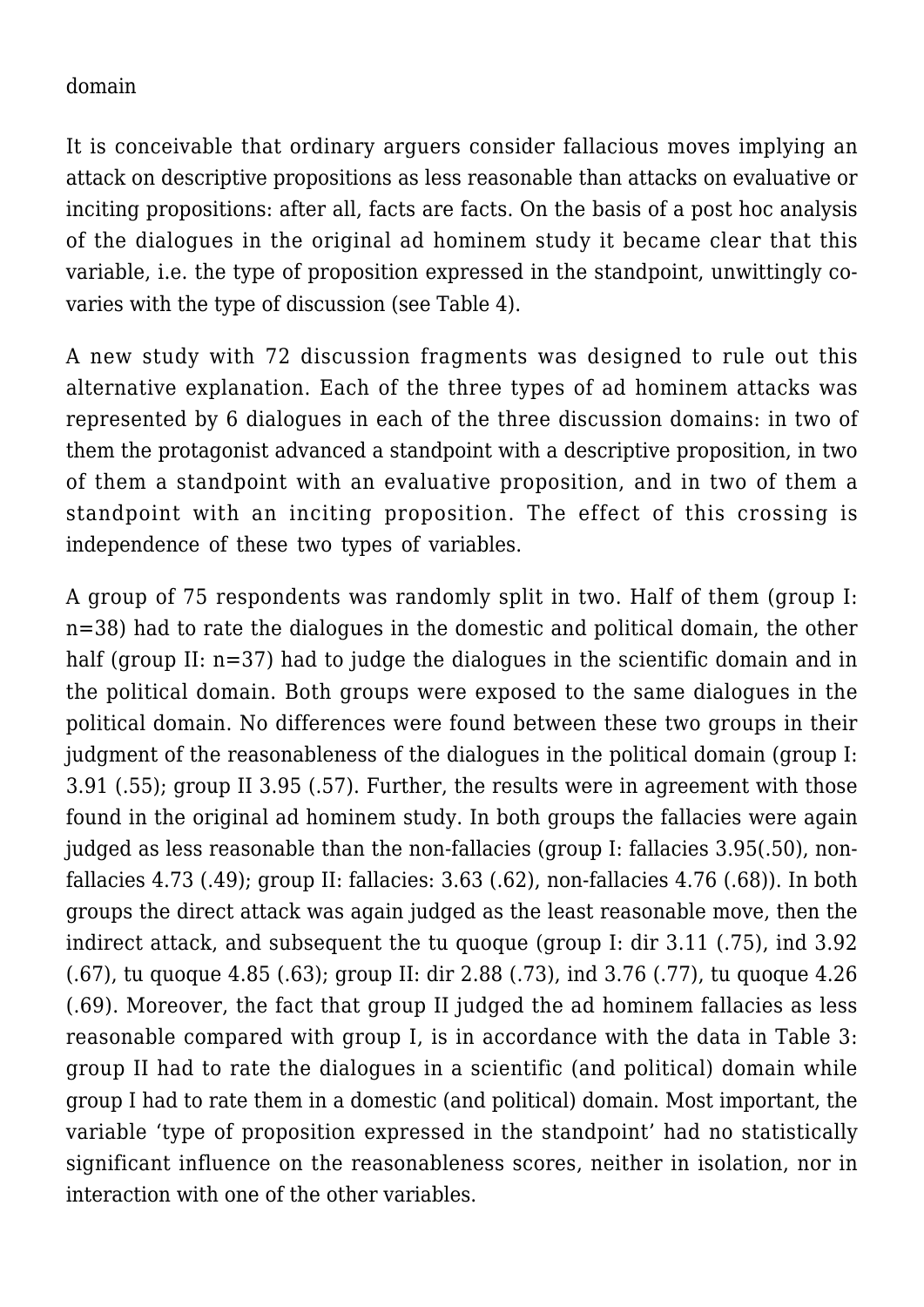Table 5 means of reasonableness scores for ad hominem fallacies, according to the type of proposition expressed in the standpoint (DES-descriptive; EVA=evaluative: INC=inciting) and the type of discussion domain (D=domestic domain; P=political domain; S=scientific domain).

|   | Group 1       |               |               |   | Group <sub>2</sub> |               |               |
|---|---------------|---------------|---------------|---|--------------------|---------------|---------------|
|   | <b>DES</b>    | <b>EVA</b>    | INC           |   | <b>DES</b>         | EVA           | INC           |
| Đ | 4.00<br>(.72) | 4.00<br>(.73) | 3.93<br>(35)  | P | 3.89<br>(.69)      | 3.86<br>(.74) | 4.11<br>(.69) |
| ρ | 3.98<br>(.69) | 3.79<br>(.75) | 3.97<br>(.62) | s | 3.46<br>(.76)      | 3.31<br>(.93) | 3.17<br>(.90) |

Table 5: means of reasonableness scores for ad hominem fallacies, according to the type of proposition expressed in the standpoint (DES=descriptive; EVA=evaluative; INC=inciting) and the type of discussion domain (D=domestic domain; P=political domain; S=scientific domain)

Clearly, the results of this study run counter to the offered alternative explanation.

# *7. The freedom rule and the 'polder' debate*

All the empirical investigations discussed so far are conducted in Holland. The participants in our experiments are accustomed to the typical characteristics of the Dutch debate-culture: a strong emphasis on rational deliberation, an emphatic disapproval of verbal and non-verbal violence, and, most important, the pursuit of reaching consensus when conflicts and differences of opinion arise. This ideal can be coined as the Dutch 'polder' debate. All activities that threaten this dominant ideal of reasonability and frustrate the resolution of a difference of opinion, are rejected – consequently fallacies that hinder a rational resolution of a difference of opinion. It is possible that in other cultures, with different debate traditions, other empirical results would be obtained.

To check this supposition, the ad hominem study was replicated twice in Spain. All the 48 discussion fragments of the original ad hominem study were translated and, if necessary, adopted to the Spanish culture. For example, a typical Dutch discussion fragment about a minced-meat ball ('I think you should add an egg to the minced meat; it tastes much better') was replaced by 'creo que deberias poner mas chorizo en las lentejas; estan mucho mas buenas', a fragment that is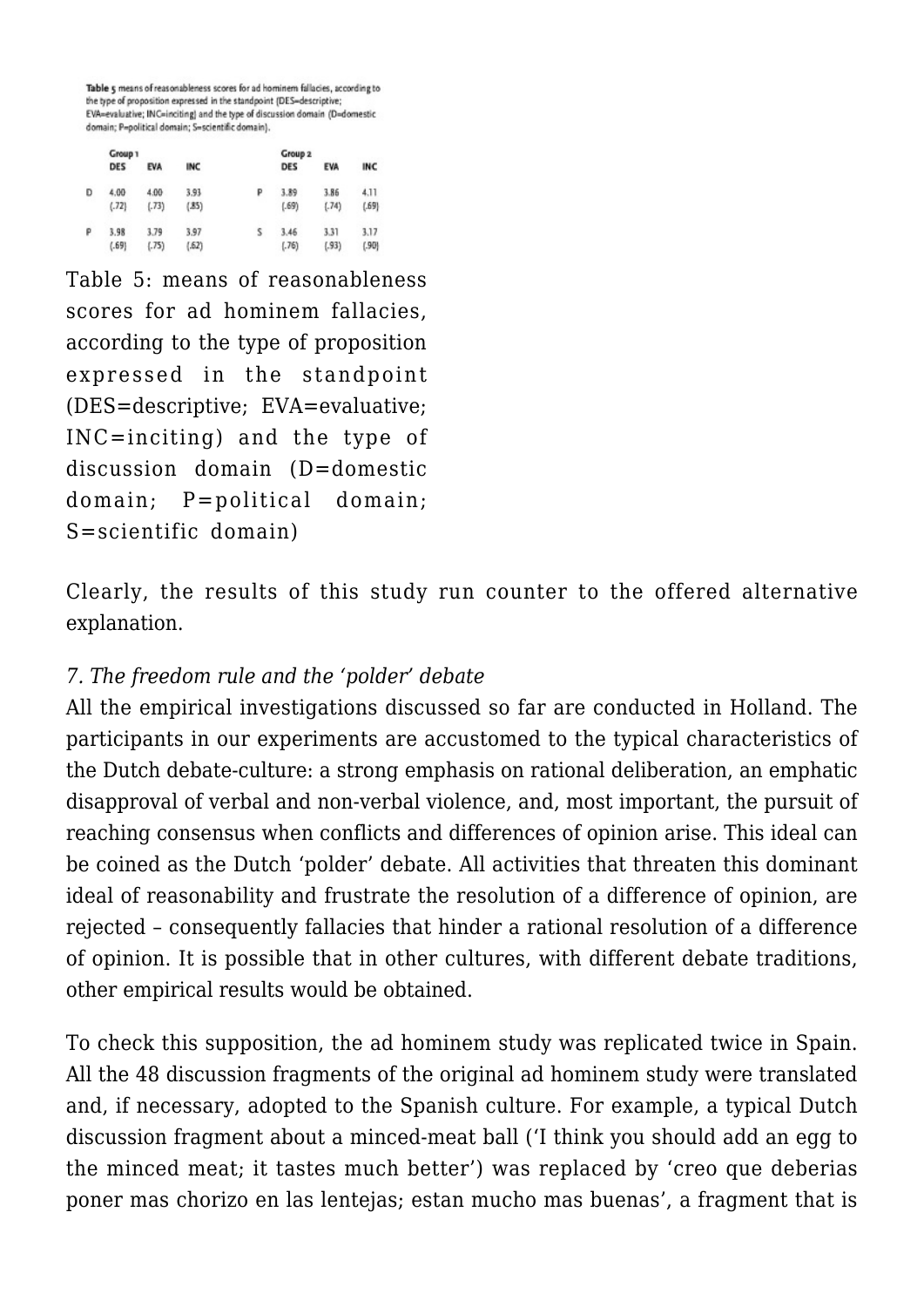more suitable in the Spanish culture (Piñol 1999). In the first replication the participants (n=47) only had to rate the reasonableness of the discussion fragments, in the second study  $(n=29)$  the participants also had to justify some of their judgments. In both replications the main results were the same as those reported in Table 1 and 2: fallacies (mean: 3. 54 (.64)) were judged less reasonable than the non-fallacies (mean: 4.97 (.86)); the indirect attack was again judged as the least reasonable discussion move (mean: 3.01 (1.12)), then the indirect attack (3.61(.75)), and subsequently the tu quoque-variant (3.99 (.78)). There was one notable deviation in both replications: unlike the Dutch participants the Spanish subjects didn't discriminate between fallacies committed in a domestic (3.27(.90)) and a scientific situation (3.07 (1.01)), and they considered the fallacious fragments in a political domain (4.27 (.63)) less unreasonable compared to the two other domains. Probably politeness is playing a somewhat different role in the two cultures, especially in the communication between intimae, relatives and friends. For example, in Spain it is absolutely not done in ordinary conversations with friends to perform a 'face threatening' act like rejecting a proposal – let alone performing a face threatening act like an abusive attack. In a pilot study we asked 20 Dutchmen and 20 Spaniards (1) what they would do and (2) what they thought their countrymen would typically do in (seven) situations like the following:

You have invited a friend for a dinner. After the dinner you feel very tired. Besides that, it is pretty late and next morning you have to wake up early. What would you do?

a. You tell her friendly that it is late, that you are really tired, that you have to wake up early next morning; subsequently you request her to leave.

b. You give hints and signals that it is time to leave (for example by looking on your watch or by yawning)

c. She is your guest and you'll just have to wait until she wants to leave.

Table 6 Frequencies of chosen answer by Dutchmen (n=20) and Spaniards (n=20) on the question: 'What would you do?' (Self) and 'What would be the typical reaction in Holland/Spain' (Typical reaction), for 7 potentially face threatening situations.

|                          | Self  |         | <b>Typical reaction</b> |    |  |
|--------------------------|-------|---------|-------------------------|----|--|
| Holland                  | Spain | Holland | Spain                   |    |  |
| a - perform 'on record'  | 100   | 84      | 84                      | 4  |  |
| b - perform 'off record' | 26    | 22      | 48                      | 41 |  |
| c - not perform          | 14    | 34      | 8                       | 95 |  |

# Table 6: Frequencies of chosen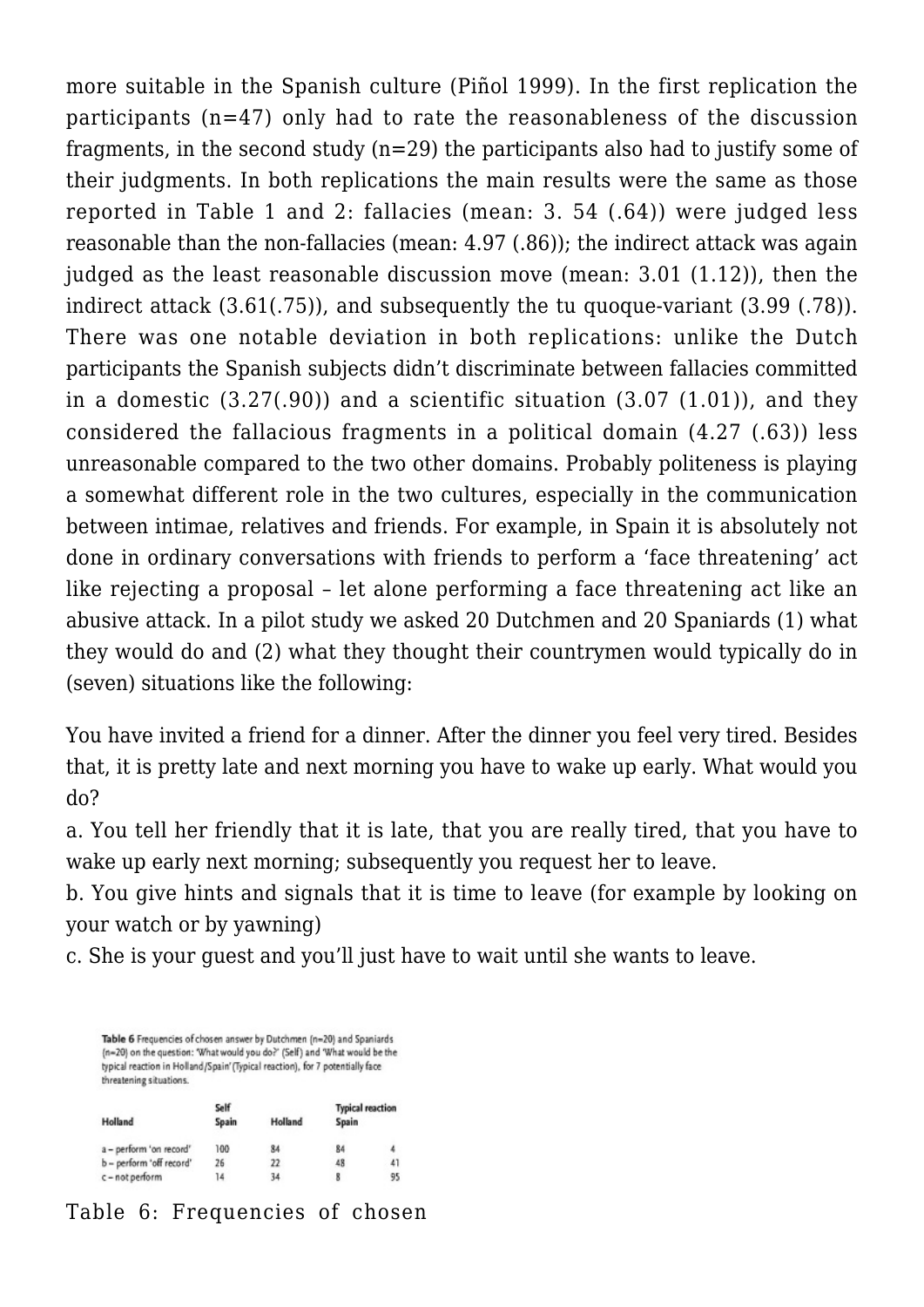answer by Dutchmen (n=20) and Spaniards (n=20) on the question: 'What would you do?' (Self) and 'What would be the typical reaction in Holland/Spain '(Typical reaction), for 7 potentially face threatening situations

The differences between the Dutch and the Spaniards are quite pronounced (see table 6).

The different role of politeness in the two cultures can also be inferred from the justifications the Spanish respondents (n=29) had to give for their judgments of 12 *ad hominem*-fallacies. A substantial part (41%) of the total amount of 348 justifications could not be interpreted, i.e. could not be linked to the five contentoriented categories (see section 5). The majority of the remaining answers could be classified in one of the categories that were associated with the quality of the argumentation (67 %), the remainder (33%) could be attributed to politeness. It is striking – and in accordance with the results in table 6 – that in the domestic domain the number of justifications that could be linked to the category 'quality of argumentation', was approximately the same as the number of 'politeness' justifications (28 vs. 29). Notice that in Spain the influence of politeness is somewhat stronger than in Holland (33% in Spain versus 11% in Holland). Nevertheless, the main results concerning the difference in reasonableness of fallacies and non-fallacies and the difference in reasonableness of the three types of ad hominem fallacies are in perfect agreement with those found in Holland.

## *9. Conclusions*

Taking into account the restrictions of the experimental set up we specified earlier, our findings confirm our general expectation that the pragma-dialectical rule for the confrontation stage is largely in agreement with the norms ordinary arguers claim to apply when judging the reasonableness of discussion moves**(iv)**. This finding provides positive evidence for the conventional validity of the first pragma-dialectical discussion rule. Of course, the present research cannot answer the question to what extent the current results may be generalized to extraexperimental, real-life situations in which people are discussing the acceptability of standpoints.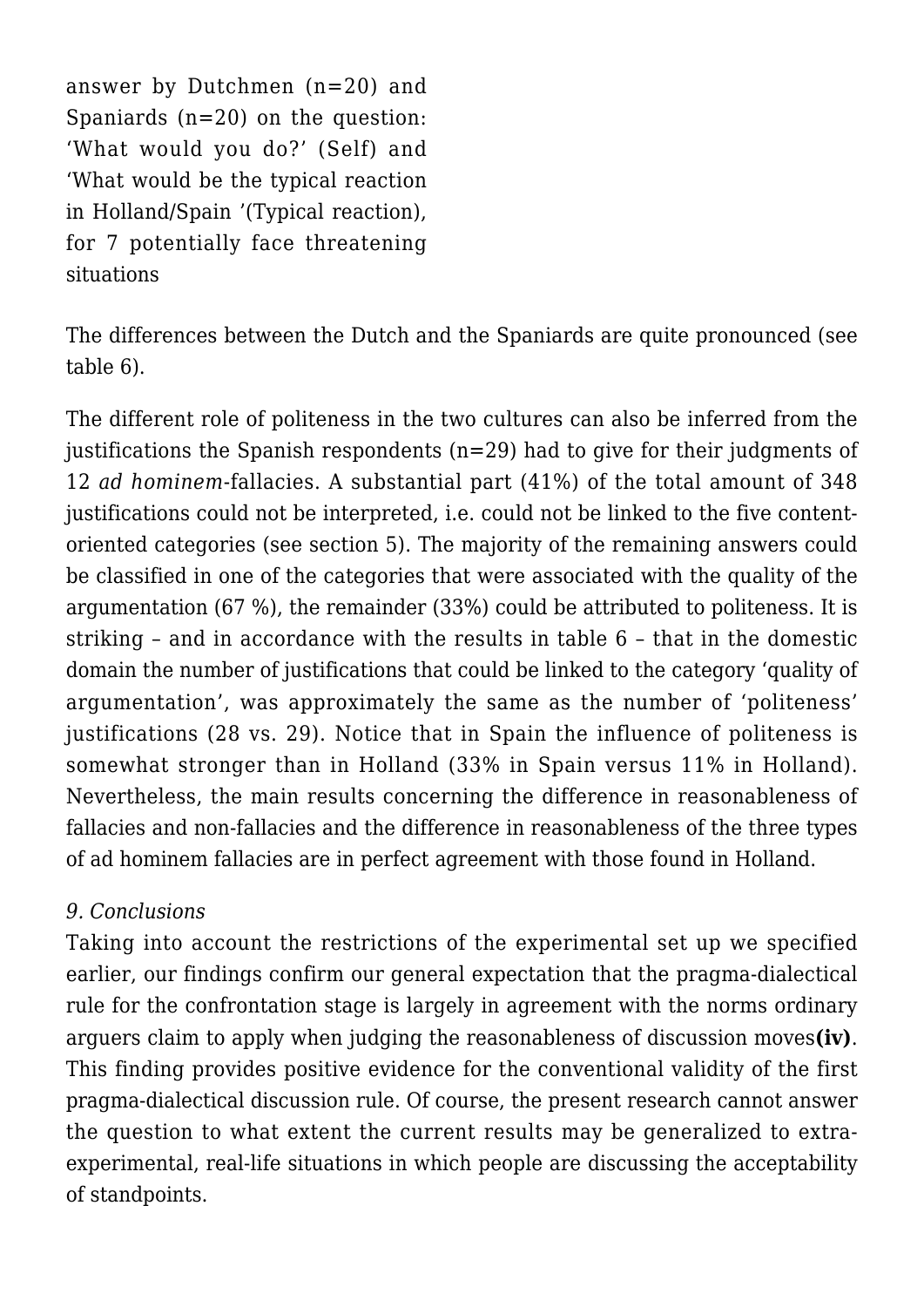# **NOTES**

**[i]** In the statistical tests of the differences in reasonableness between fallacious and non-fallacious moves we contrasted each of the three types of fallacy (represented by 12 dialogues within each study (see table 2, next section)) with the 12 non-fallacious moves (abstracting from the type of discussion domain, see section 5). Assuming a repeated measurement design in which the random Replication factor is nested within the fixed factor Violation/No Violation and is crossed with the random Respondent factor, quasi F ratios had to be computed (as proposed by, for example, Clark (1973)). All F ratios reported in this article are of this type. Degrees of freedom for such quasi tests are not exact, but must be approximated. Within each of the studies, the F's proved to be significant (p<0.05), even after applying the Bonferonni criterium (with one notable exception: the tu quoque fallacy in the ad misericordiam-I study which is judged equally reasonable as the non-fallacious moves. This finding was one of the reasons for replicating this study). Ad hominem study: dir  $F(1,34)=134.38$ ; ES=.47; ind F(1,27)=34.78; ES=.21; tu q. F(1,26)=11.78; ES=.09. Ad baculumphys study: bac F(1,33)=92.23; ES=.57; dir F(1,40)=98.02; ES=.52; tu q. F(1,29)=13.17; ES=.14. Ad baculum-dir study: bac F(1,24)=20.20; ES=.29; dir  $F(1,25)=31.35$ ; ES=.36; tu q.  $F(1,25)=6.06$ ; ES=.09; Ad misericordiam-I study : dir  $F(1,41)=26.81$ ;  $ES=.24$ ; mis  $F(1,41)=9.84$ ;  $ES=.13$ ; tu q.  $F(1,33)$  < 1. Ad misericordiam-II study: dir F(1,32)=80.02; ES=.41; mis. F(1,28)=32.09; ES=.29; tu q. F(1,28)=12.20 ; ES=.09. Declaring taboo: tab. F(1,37)=82.02; ES=.46; dir F(1,36)=121.39; ES=.49; tu q. F(1,28)=10.29; ES=.08. ES refers to the (estimated) effect size, expressed here as the proportion of within-Ss explained by a factor (after removing the between-Ss due to the 'nuisance' variable Respondent from the total-Ss). As can be inferred from the magnitude of the effect sizes, the participants in the six studies discriminated sharply between fallacious and nonfallacious moves. For more detailed information about the statistical procedures, see Van Eemeren & Meuffels 2002.

**[ii]** Although in some studies a priori contrasts between the three types of fallacy were possible (for example in the ad hominem study or in the ad baculum-phys or ad baculum-dir study), in other studies they were not (for example in the ad misericordiam studies). The reported (quasi) F in table 2 is computed on the basis of a repeated measurement design in which the random Replication factor (with four levels) is nested within the interaction of two fixed treatments, each with three levels (i.e. (1) type of fallacy, and (2) discussion type (see section 5)), and is crossed with the random Respondent factor. The data in table 2 are thus not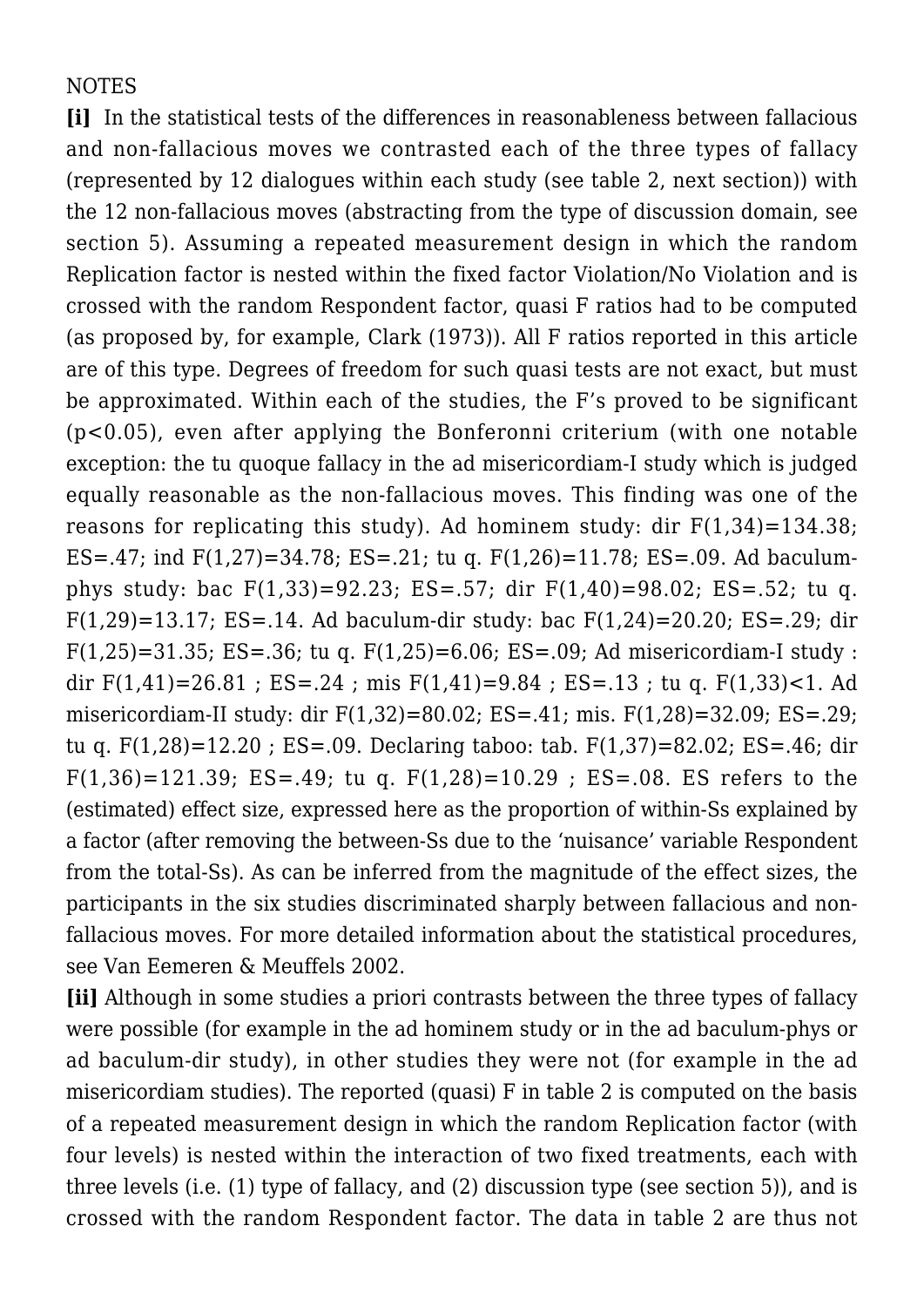independently, but simultaneously analysed with those in table 3. After establishing the significance of the overall (quasi) F, two orthogonal a posteriori Helmert contrasts were carried out, the first contrast pertaining to the difference in reasonableness between the first fallacy (listed in table 2 within each study) and the second and third, the second Helmert contrast pertains to the difference in reasonableness between the second and third fallacy. The degrees of freedom for Helmert contrast F's are, for the numerator, 1; for the denumerator these are equal to the corresponding degrees of freedom for the statistical test of the main effect.

*Iiiil* Just as in the previous research, the tu quoque variant is regarded as the most reasonable (3.82), followed by the circumstantial variant attack (3.47) and the abusive attack (2.99). Fallacious arguments are, again, most strictly judged in the scientific domain (in this domain the means for the tu quoque, circumstantial, and abusive attack are 3.25, 2.69, and 1.96 respectively). Moreover, fallacious arguments (3.43) are judged less reasonable than the non-fallacious moves (5.27). **[iv]** It is, of course, an entirely different matter whether the respondents who acted as our judges actually apply their verbally expressed reasonableness standards in their own argumentative practice.

# REFERENCES

Eemeren, F.H. van, R. Grootendorst, B. Meuffels & M. Verburg (1997). Hoe redelijk vindt men ad hominem-drogredenen? In: H. van den Bergh e.a.(eds.), *Taalgebruik ontrafeld*.(pp. 41-53). Dordrecht: Foris.

Eemeren, F.H. van, R. Grootendorst & B. Meuffels (1999). De onredelijkheid van de ad baculum-drogreden. *Taalbeheersing 21*, 29-48.

Eemeren, F.H. van, B. Garssen & B. Meuffels (2000a). De (on)redelijkheid van de ad misericordiam-drogreden. *Taalbeheersing 22*, 22-40.

Eemeren, F.H. van, B. Garssen & B. Meuffels (2000b). De (on)redelijkheid van het taboe verklaren van een standpunt. In: Rob Neutelings, Nicole Ummelen & Alfons Maes (eds.), *Over de grenzen van de taalbeheersing; Onderzoek naar taal, tekst en communicatie.* (pp. 129-140). Den Haag: Sdu.

Eemeren, F.H. van, B. Garssen & B. Meuffels (2001). The unreasonableness of the ad baculum fallacy. In: G.T. Goodnight (ed.). *Arguing communication and culture. Selected Papers from the Twelfth NCA/AFA Conference on Argumentation*. (pp. 343-350). Washington: NCA.

Eemeren, Frans H. van, Bert Meuffels & Mariël Verburg (2000). The (un)reasonableness of ad hominem fallacies. *Journal of Language and Social*